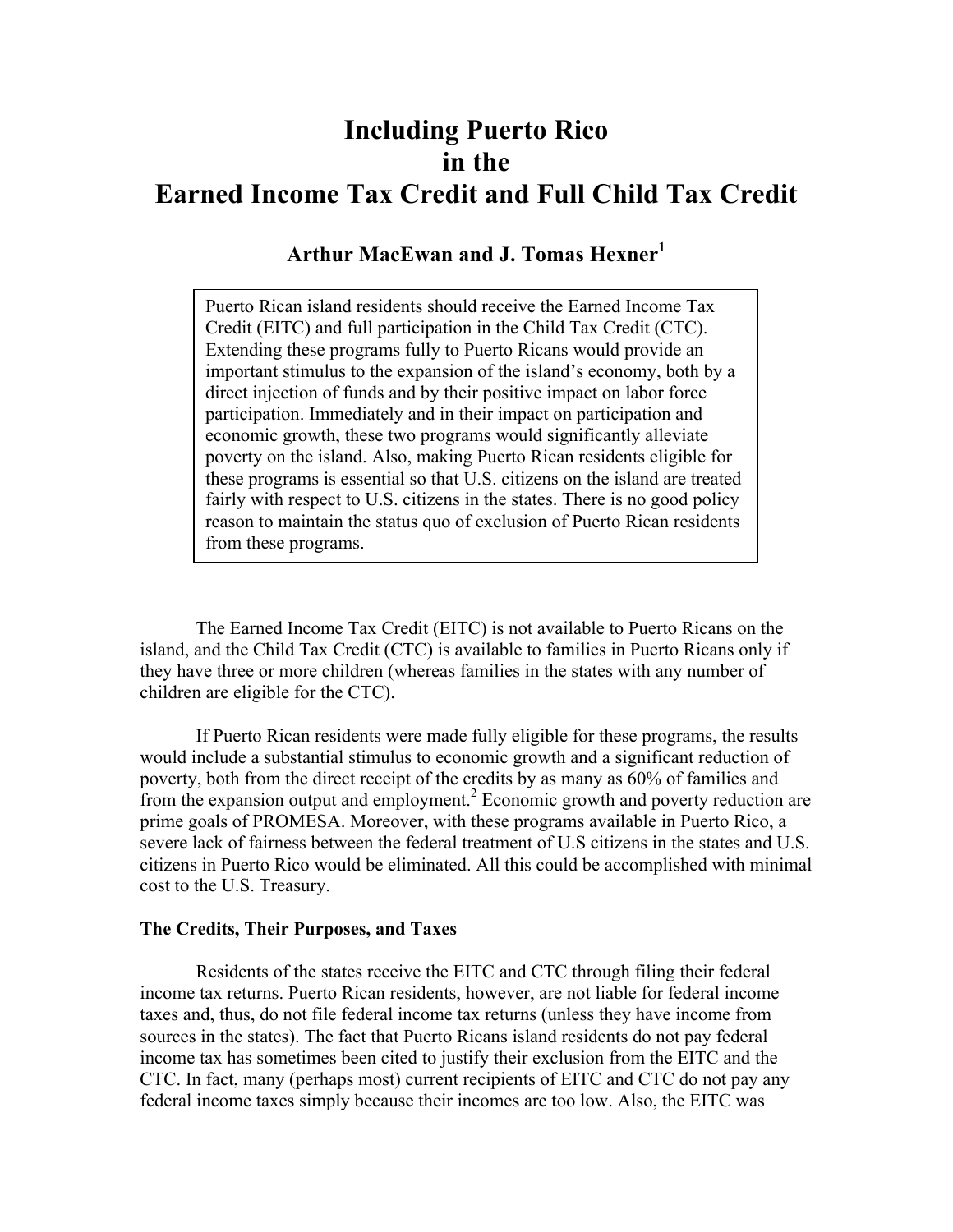established in part to offset the regressive payroll taxes—the Social Security and Medicare taxes—for low-income families. Puerto Rican residents pay these federal payroll taxes at the same rates as do residents of the states.

Moreover, both the EITC and CTC were put in place and then expanded in order to alleviate poverty by supplementing earned income and thus providing an incentive for people to draw a paycheck. The poverty rate in Puerto Rico is substantially higher than on the mainland, with about fifty percent of Puerto Ricans living below the poverty line.

There is, furthermore, no technical need to tie these credits to federal income tax filing and payment. Puerto Ricans who have three or more children can claim the CTC by filing a federal income tax form but paying no federal income taxes. A similar procedure could be adopted for the EITC and for the CTC for families with one or two children. Existing EITC and CTC legislation could be readily amended to accomplish the change.

#### **Stimulus to the Economy**

Beyond its impact on individual families – the improvement of their living standards and moving them from welfare rolls to paid employment – extending the EITC and CTC would provide a significant stimulus to the Puerto Rican economy. The stimulus would be both direct, by increasing consumer demand, and indirect, by encouraging a higher labor force participation rate. When all eligible Puerto Ricans are applying for and receiving these credits (which could take a number of years), the direct stimulus could be as much as \$1.8 billion per year. When multiplier effects are taken into account, the overall impact of the infusion of these funds would raise income by close to 4%. Together, the infusion of funds and the greater engagement in productive work would make a major contribution towards transforming the island's economy out of relative stagnation onto a healthy growth path.

#### **Labor Force Participation**

It is especially important that the EITC has been designed to encourage people to participate in the paid labor force. The labor force participation rate has been below 50% since the 1950s, and has dropped precipitously during the current recession, standing just below 40% in 2015. (By way of comparison, the U.S. labor force participation rate, though it has dropped in recent years from its peak at the end of 2006, was 62.6% in 2015.) In its 2006 report on the Puerto Rican economy, the General Accountability Office took note of "the fact that government programs that are in place [in Puerto Rico], such as the Nutrition Assistance Program (NAP, the Puerto Rican food stamp program) and disability insurance, can discourage work; while the U.S. program that encourages labor force participation – the Earned Income Tax Credit – is not a part of the tax system in Puerto Rico."

Beyond the impact of labor force participation on individuals and their families, raising the participation rate is a necessary part of raising the level of economic activity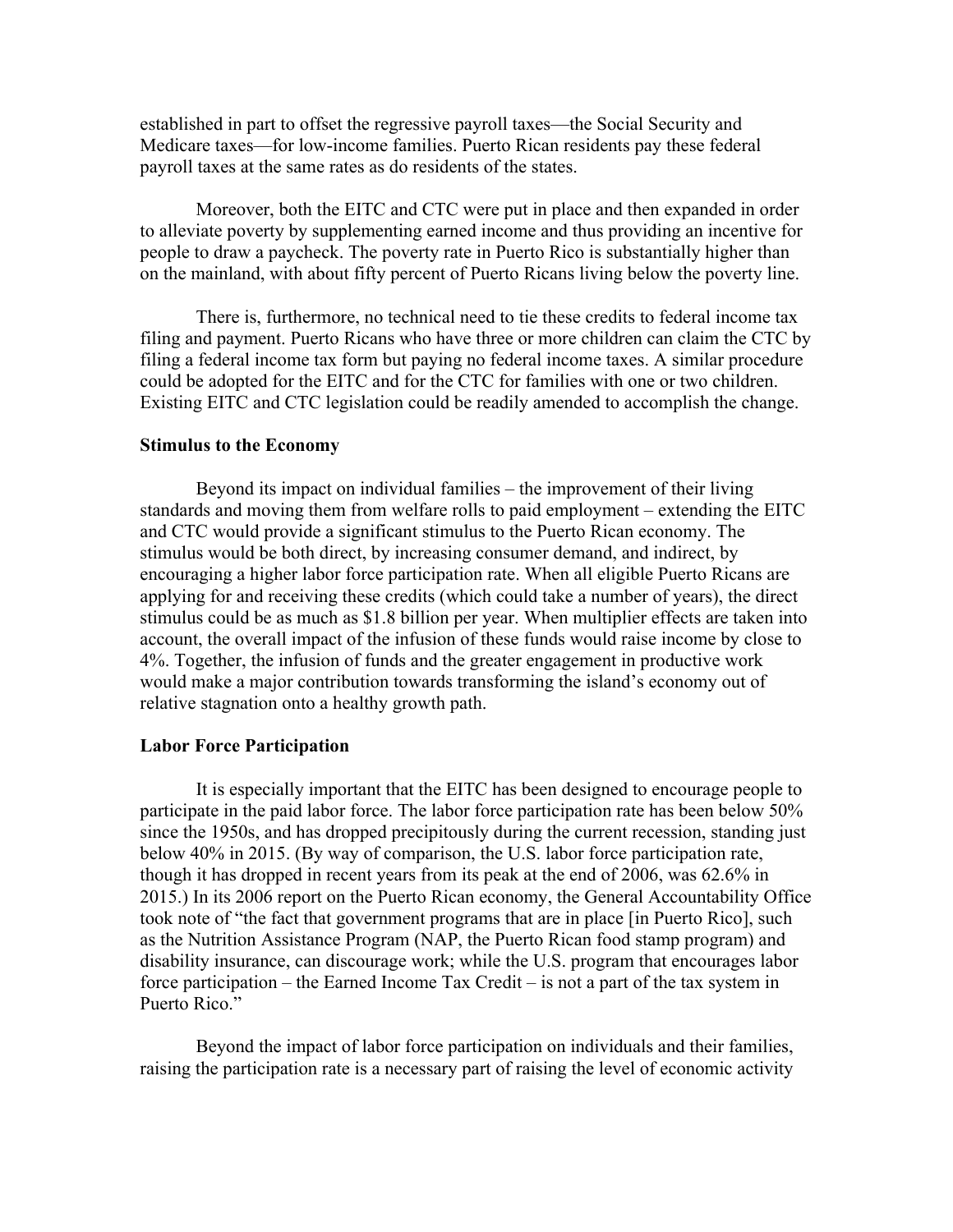on the island. That is, stimulating labor force participation is a stimulus to economic growth.

Furthermore, Puerto Rico has a very large "informal" economy, where workers and firms pay local taxes only to a very limited extent, regulations are not in force, and activity is poorly tracked. With the EITC and CTC in effect for Puerto Rican residents, these programs would provide a strong incentive for workers to come out of informal activity because they could only receive the credits by reporting earned income. As a result, the informal economy would shrink, the tax base would be enlarged, and local tax payments would increase. Moreover, in moving from informal to formal activity, workers would tend to move to more productive activity.

## **Fairness**

Because residents of Puerto Rico are not eligible for the EITC and CTC, while residents of the states are eligible, there is a substantial difference—a lack of fairness—in the income they end up with as a result of their interaction with the federal government. Consider two families whose members are all citizens of the United States. One family is in the states and one in Puerto Rico. Each consists of two parents and two young children. Both families have earned income of \$28,000 in 2015. Each family pays \$1,736 in Social Security taxes and \$406 in Medicare taxes. Neither family has any federal income tax liability, the Puerto Rican family because it is not covered by federal income tax requirements and the family in the states because its income is so low.

The family in the states, however, receives an EITC of \$4,622 and a CTC of \$2000. Thus, after federal taxes and credits, this family has income of \$32,480.

The family in Puerto Rico, not eligible for the EITC and CTC, after federal taxes and federal credits (i.e., none) has an income of \$25,858.

The family in Puerto Rico, earning the same as the family in the states, and the same as the family in the states in terms of family members and earned income, has an income \$6,622 less than the family in the states after both families' tax and credit interaction with the federal government. (In percentage terms, the family in the states has a 26% greater income than the Puerto Rican family after federal taxes and credits.)

## **A Caveat**

While the current situation is unfair, as just pointed out, there is an additional and different issue of fairness that could arise were the EITC and CTC extended to Puerto Rican island residents with no adjustment to take account of the fact that Puerto Rican residents are not liable for the federal income tax. In the states, when the income level of a family is high enough so that the family would be paying some income tax, the family's refund from these programs amounts to the credits minus the income tax owed. Applied to Puerto Rico, where a family with the same earned income would not be liable for any federal income tax, the refund would be larger. In the example above of the two families,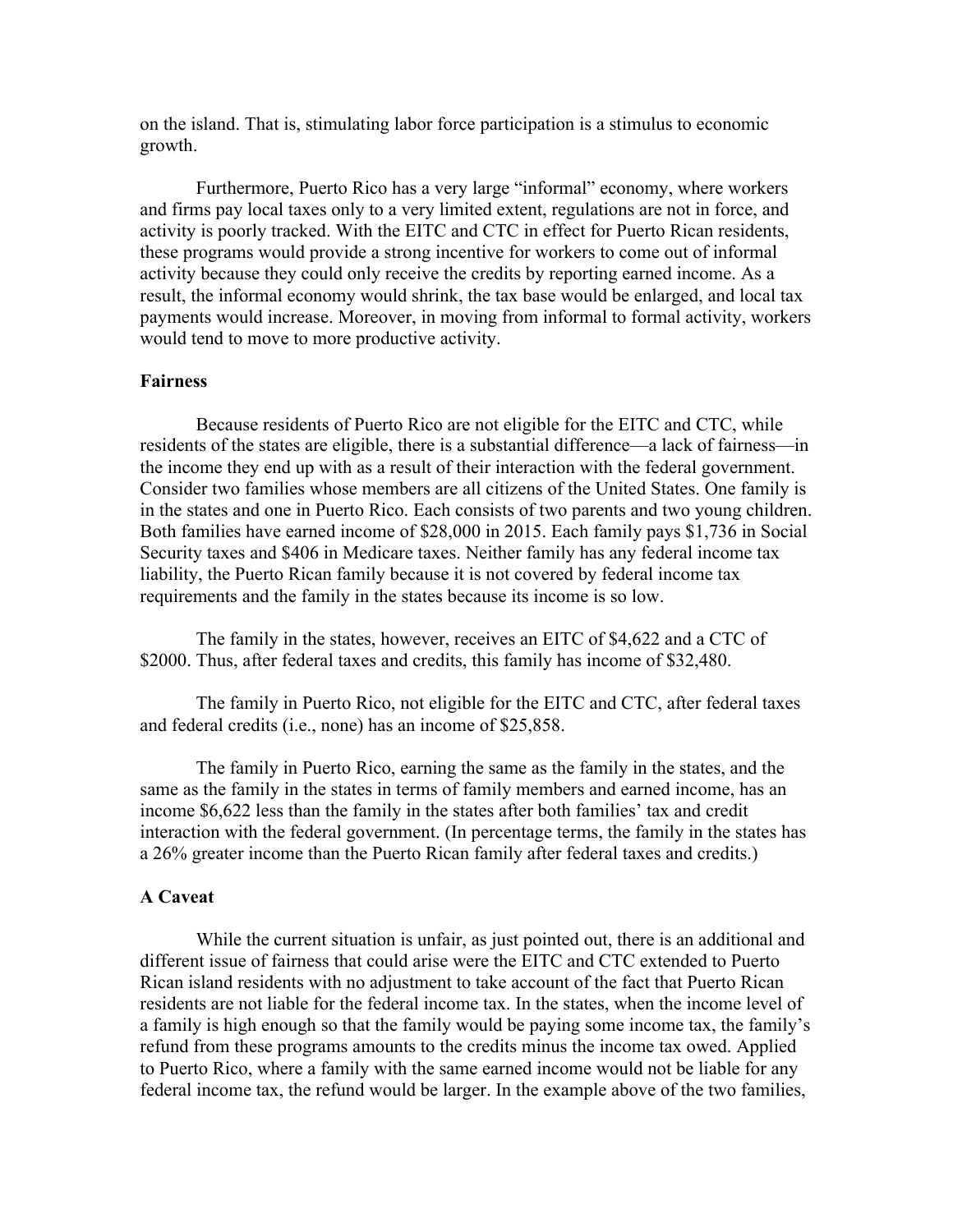each with earnings of \$28,000, this issue was irrelevant because at that level there would be no income tax liability for the family in the states.

However, if the level of earned income of these two families in 2015 had been \$30,000, the family in the states would have had a federal income tax liability of \$141. If the EITC and CTC had been extended to Puerto Rico in 2015, both families would have received a credit of \$6,201, but the family in the states would have had to pay a federal income tax of \$141. Thus after federal taxes and credits, the Puerto Rican family would have had a net income \$141 greater than the family in the states.

It would seem appropriate, therefore, in extending the EITC and CTC to Puerto Rico that that total of these credits be "capped" at an amount equal to the credits less the federal tax that the equivalent family (in terms of income and structure) in the states would have received. (This would not involve any great complexity, but could be readily computed from the information the Puerto Rican family would have to provide simply to obtain the credits.)

### **Costs**

Estimates of the impact of extending the EITC and CTC to Puerto Ricans on the island indicate that over ten years the costs would be approximately between \$11 billion and \$12 billion—or a somewhat over \$1 billion annually on average. This estimate is based on the assumption that in the early years of implementation, many eligible Puerto Ricans would not take advantage of the credits but would "learn" to do so as time progressed. This estimate of costs is relatively conservative (i.e., on the high side) because it does not take into account the degree to which extending these programs to Puerto Rico would raise the rate of economic growth on the island, as noted above, through both direct stimulus and greater labor force participation. More rapid economic growth would raise incomes and move many Puerto Ricans to positions where they would no longer receive these credits. Thus, in a sense, the extension of the EITC and CTC to Puerto Rico would in effect be partially self-reducing.

The costs of extending these credits to Puerto Rico would be small compared, for example, to the costs that have been incurred by the U.S. Treasury (in terms of lost tax revenue) as U.S. firms operating in Puerto Rico took advantage of Section 936 of the U.S. tax code in the 1976 to 2006 period. In the late 1980s and early 1990s, when the program was at the center of economic policy in Puerto Rico, *annual* costs were running between \$3.7 billion and \$4.5 billion (in terms of 2016 dollars)<sup>3</sup>—that is, about four times as much as would be the costs associated with the EITC and CTC. And in terms of job growth, output expansion, and poverty reduction, the 936 program had very weak results.

As well as being a relatively inexpensive boost to the Puerto Rican economy, these credit programs would have a virtually immediate impact. The injection of funds would go directly to low-income families, who would tend to spend the money quickly.